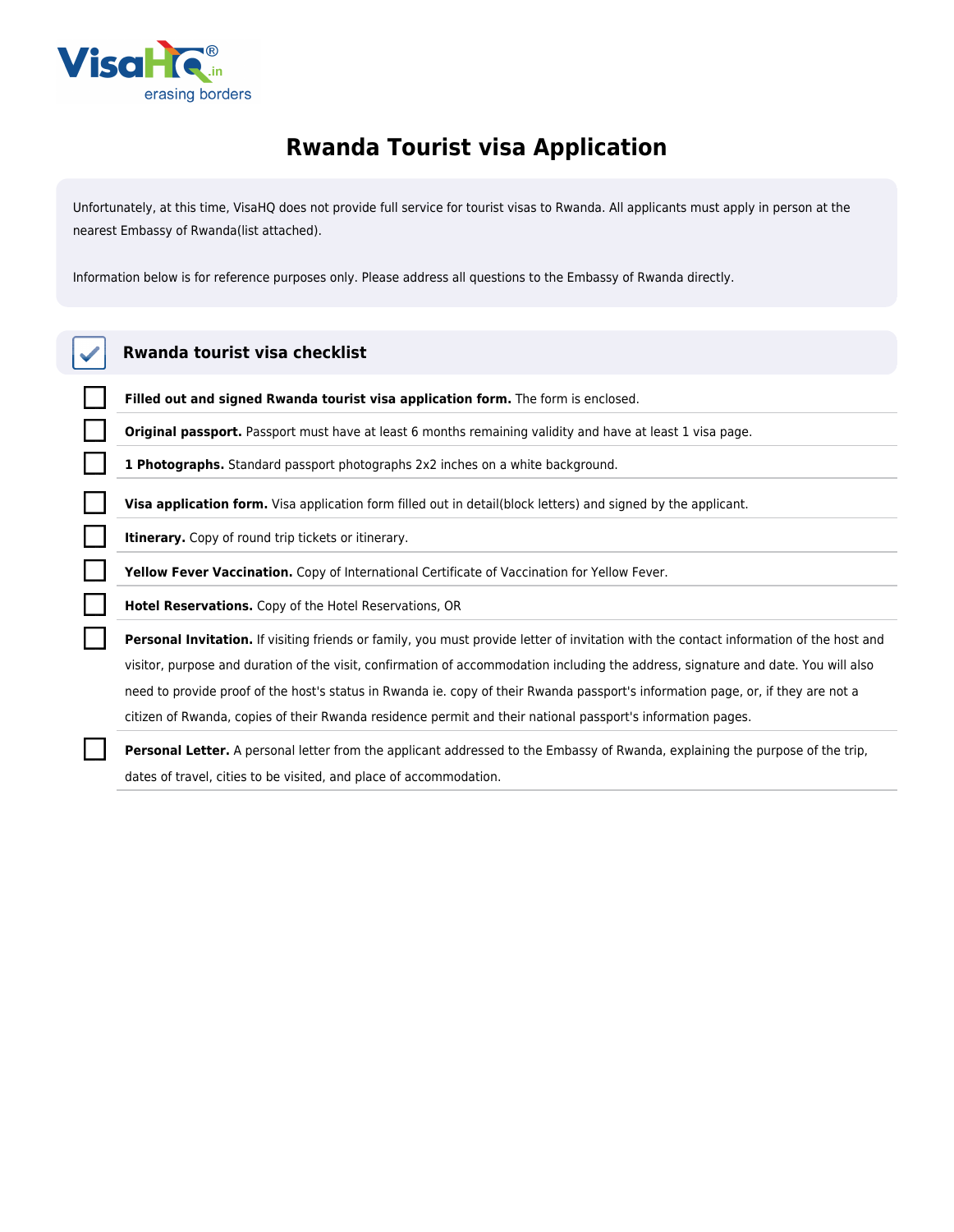

## **Rwanda Embassy list in India**

*//EMBASSY// Embassy //COUNTRY//*

*41, Paschimi Marg Vasant Vihar 110057 New Delhi India* **Phone:** *+91-11-5166-1604 +91-11-4166-1604 +91-11-2615-6222* **Fax:** *+91-11-5166-1525* **Email:** *ambadelhi@minaffet.gov.rw*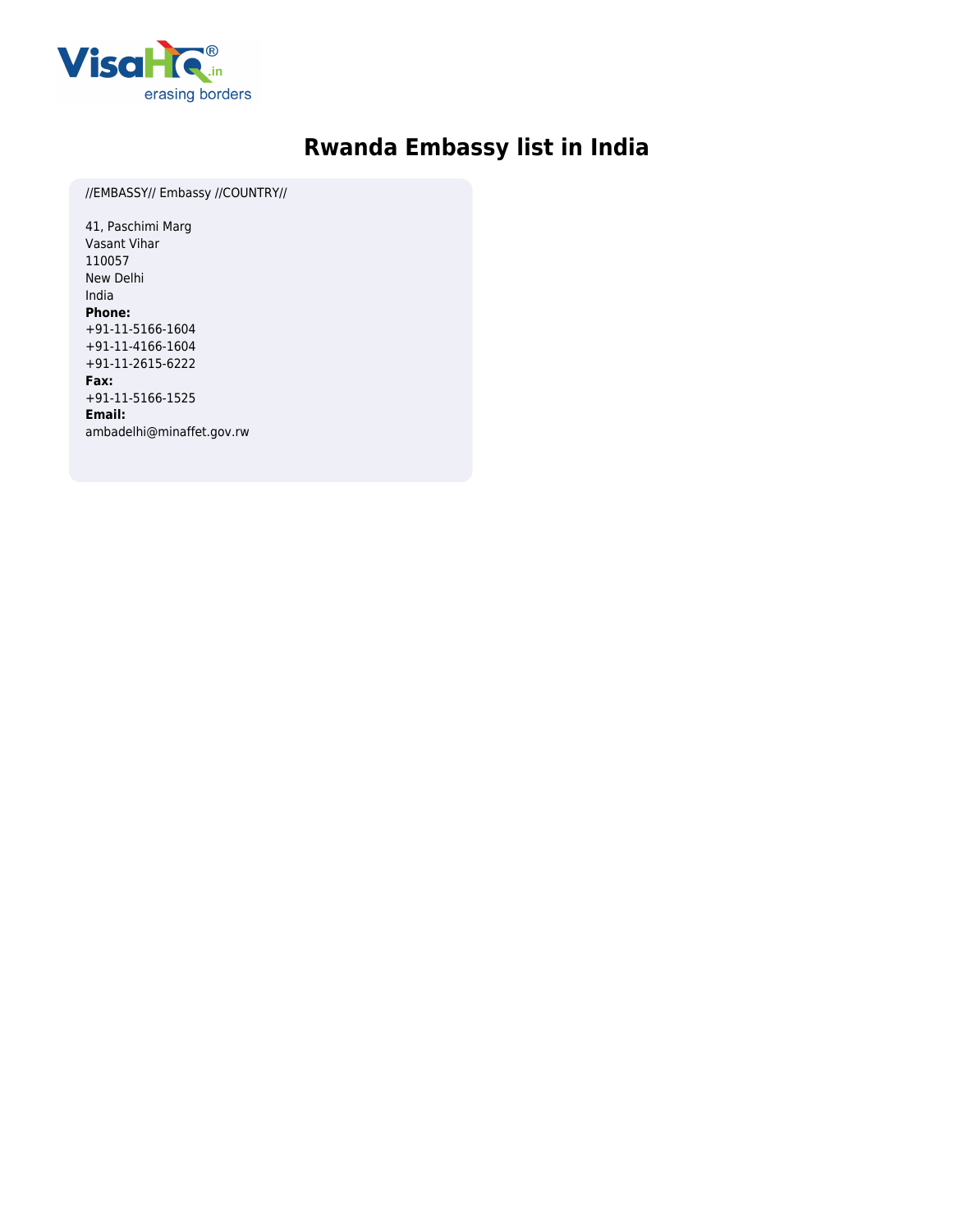

| <b>VISA APPLICATION</b>                                                                                     | <b>COLOURED</b> |  |  |
|-------------------------------------------------------------------------------------------------------------|-----------------|--|--|
| Visa applied for :Transit / Tourist / Visitor's-Resident-Permanent<br>Length of stay:                       | <b>PHOTO</b>    |  |  |
| 1. Given name(s)<br>(As shown in your passport)                                                             |                 |  |  |
| 2. Familly name(s)<br>(As shown in your passport)                                                           |                 |  |  |
| 3. Other name(s) (including other names<br>you are known by and/or other names that you have been known by) |                 |  |  |
| 4. Gender : put a tick $(\sqrt{})$ in the relevant box<br>Male<br>Female                                    |                 |  |  |
| 5. Date of Birth<br>6.Place of Birth                                                                        |                 |  |  |
| Year<br><b>District</b><br>Day<br>Month<br>7. Nationality of Birth                                          | Country         |  |  |
| 8.E-mail contact<br>9. Local Telephone contact                                                              |                 |  |  |
| 10. Passport No<br>11. Nationality of passport                                                              |                 |  |  |
| 12. Date of Issue of passport<br>13. Expiry date of passport<br>Month<br>Year<br>Day<br>Day Month           | Year            |  |  |
| 14. Profession<br>Occupation                                                                                |                 |  |  |
| 15.Employer                                                                                                 |                 |  |  |
| mother' name<br>16. Father's name                                                                           |                 |  |  |
| 17. Father's nationality<br>mother's nationality                                                            |                 |  |  |
| 18. Parent's address                                                                                        |                 |  |  |
| 19. Martial Status: put a tick $(\sqrt{})$ in the relevant box                                              |                 |  |  |
| Never Married/single<br>Married<br>Widowed<br><b>Divorced</b>                                               |                 |  |  |
| Spouse's nationality<br>20. Name of spouse                                                                  |                 |  |  |
| 21.Born at<br>on<br><b>Month</b><br>Day<br>Year                                                             |                 |  |  |
| 22. Present address of spouse                                                                               |                 |  |  |

P. O. BOX 6229, KIGALI Tel. +250 0252585430 / +250 7888 99971 Fax +250 0252585292 Email: permit@migration.gov.rw © Rwanda Directorate General of immigration and Emigration